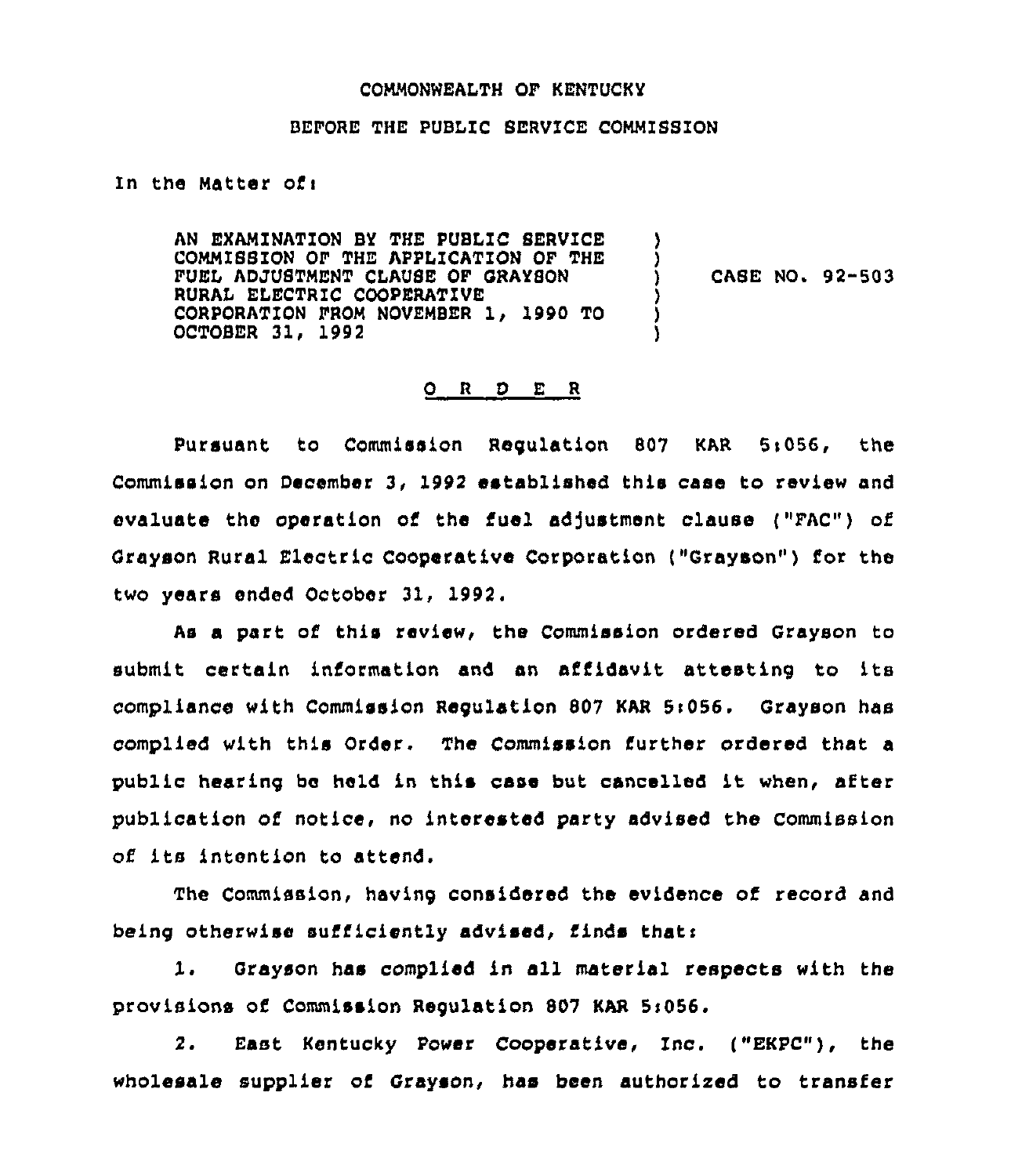(roll-in) <sup>a</sup> 0.31 mills per Kwh decrease in its base fuel cost to its base rates.'.

 $3.$ Grayson should be authorized to transfer (roll-in) a 0.34 mills per Kwh decrease in its base fuel costs to its base rates ro reflect, as adjusted for line loss, the transfer of a 0.31 mills per Kwh decrease in EKPC's base rates and this can best be accomplished by a negative energy adder to each Kwh sold.

4. The rates and charges in Appendix A, attached hereto and incorporated herein, are fair, just, and reasonable, and reflect the transfer of fuel costs from the FAC to the base rate.

IT IS THEREFORE ORDERED that:

 $\mathbf{1}$ . The charges and credits applied by Grayson through the FAC for the period from November 1, 1990 to October 31, 1992 be and they hereby are approved.

2. Grayson be and it hereby is authorized to transfer to base rates those fuel costs (as adjusted for line-loss) rolled-in by EKPC from its FAC to its base rates.

3. The rates in Appendix <sup>A</sup> are approved for service rendered by Grayson on and after May 1, 1993.

4. Within 30 days of the date of this Order, Grayson shall file with the Commission revised tariff sheets setting out the rates approved herein.

 $\mathbf{r}$ Case No. 92-491, An Examination by the Public Service Commission of the Application of the Fuel Ad]ustment Clause of East Kentucky power Cooperative, Inc. From November 1, 1990 to October 31, 1992.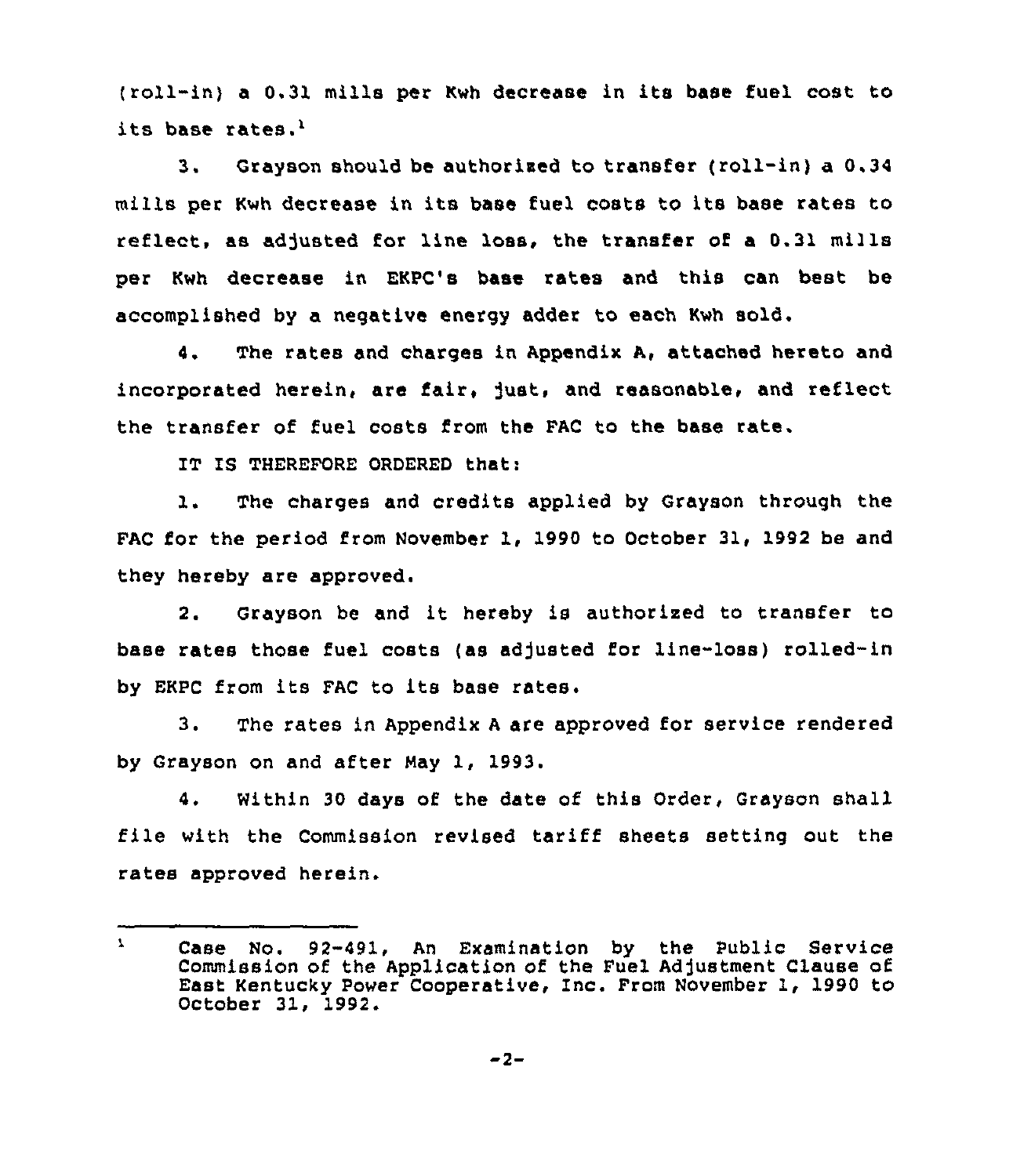Done at Frankfort, Kentucky, this 5th day of April, 1993.

PUBLIC SERVICE COMMISSION

Chairman wwa

Vice Chairman

C<del>dmm</del>issione

ATTEST:

0 Q Executive Director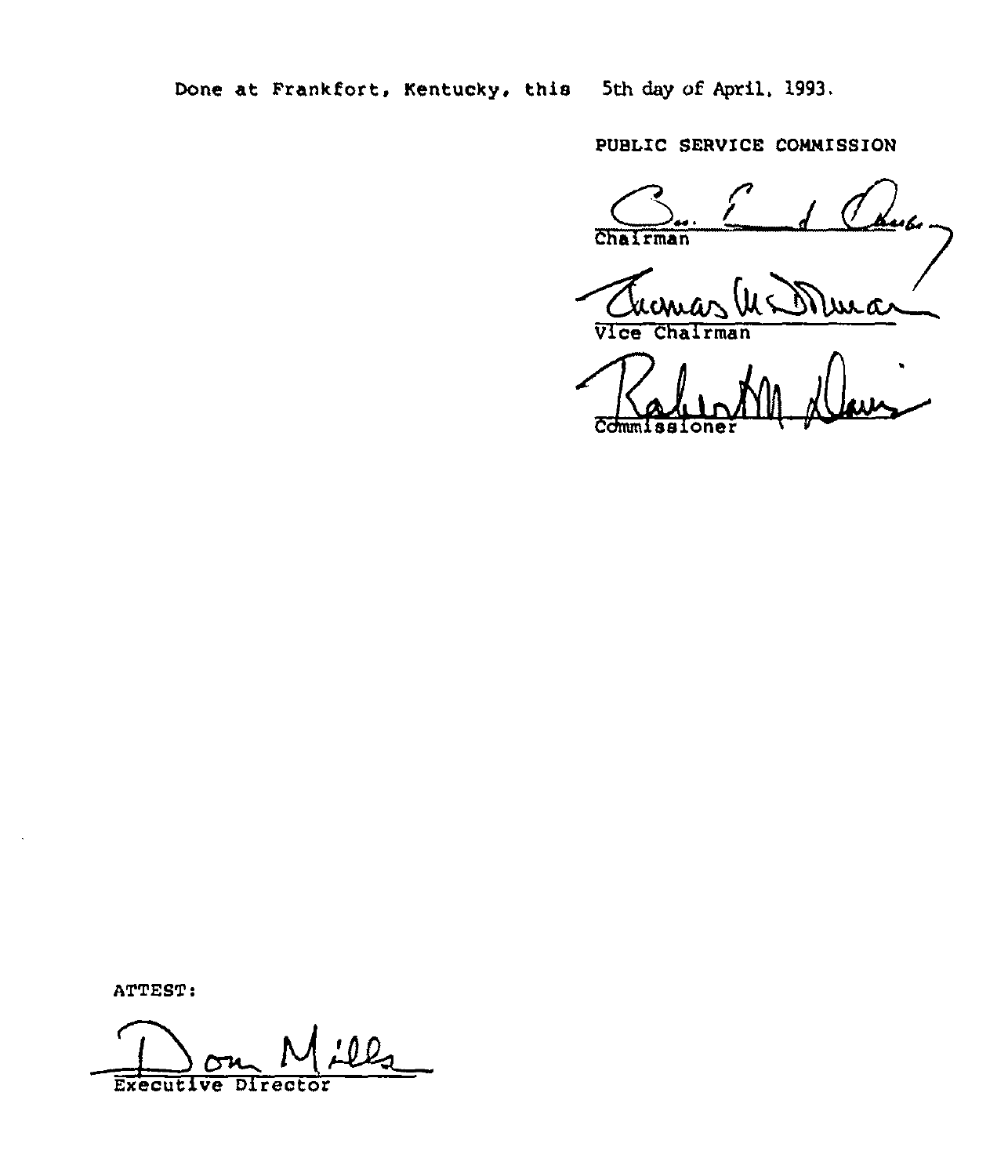#### APPENDIX A

APPENDIX TO AN ORDER OF THE KENTUCKY PUBLIC SERVICE COMMISSION ZN CASE NQ. 92-503 DATED April 5, 1993

The following rates and charges are prescribed fox the customers in the area served by Grayson Rural Electric Cooperative Corporation. All other rates and charges not specifically mentioned herein shall remain the same as those in effect under authority of this Commission prior to the effective date of this Order.

> SCHEDULE l DOMESTIC - FARM 7 HOME SERVICE

# Ratesi

Energy Charge  $$ 06298$  Per KWH

## SCHEDULE 2 COMMERCIAL AND SMALL POWER 50 KVA OR LESS, INCLUDING PUBLIC BUILDINGS, SCHOOLS, CHURCHES, ETC.

# Ratesi

Energy Charge **\$ .06298 Per KWH** 

## SCHEDULE 3 OFF-PEAK MARKETING RATE

## Ratesi

On-Peak Rate All KWH/Month

\$0.06298 Per KWH

Off-Peak Rate All KWH/Month

0.03779 Per KWH

## SCHEDULE 4 LARGE POWER SERVICE - SINGLE AND THREE-PHASE - 50-600 KVA(T)

Rates: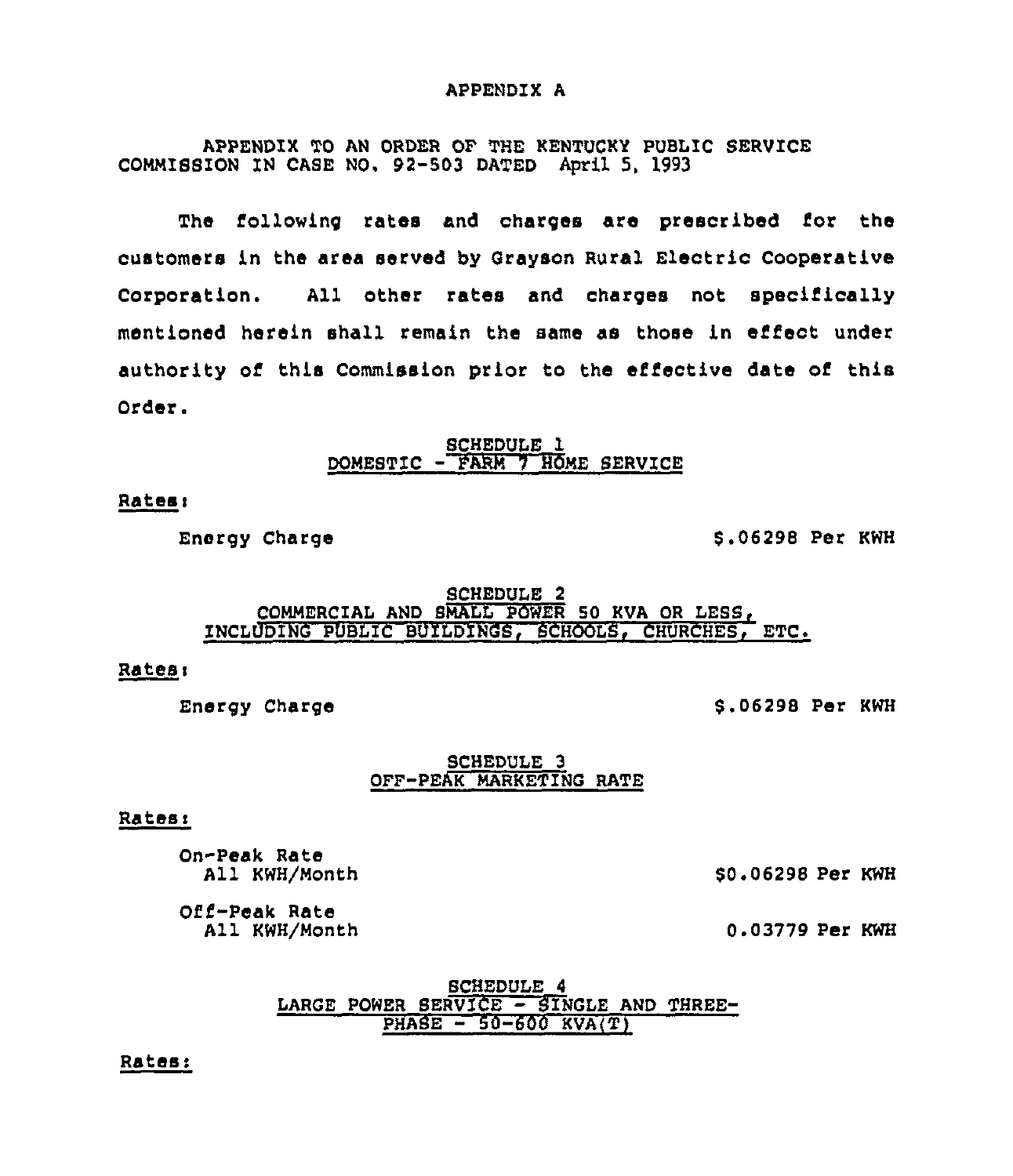#### SCHEDULE 5 STREET LIGHTING SERVICE

Base Rate Per Light Per Year

For the following monthly charges, the Cooperative will<br>furnish, install and maintain the lighting fixtures and accessories, including hardware, control, lamps, overhead wiring, etc., and the energy required.

Lamp Sire

Mercury Vapor Lamps

7000 Lumens

\$6.38

SCHEDULE 6 OUTDOOR LIGHTING SERVICE - SECURITY LIGHTS

### Availability

Available to consumers, other than towns and villages, for dusk to dawn outdoor lighting on existing overhead secondary circuits.

Rate Per Light Per Month

7,000 Lumens Mercury Vapor Lamp \$6.18 Per Lamp Per Month<br>10,000 Lumens Mercury Vapor Lamp 8.23 Per Lamp Per Month

#### SCHEDULE 7 ALL ELECTRIC SCHOOLS (A.E.S.)

#### Rates:

Energy Charge  $$0.04450$  Per KWH

SCHEDULE 8 SEASONAL SERVICES — SERVICES ACTIVE LESS THAN NINE (9) MONTHS OUT OF <sup>A</sup> YEAR

#### Rates:

Energy Charge  $$0.08148$  Per KWH

# SCHEDULE 12(A) LG. INDUSTRIAL LLF 1,000 — 4,999 KVA

#### Rates:

Energy Charge  $$ 0.03167$  Per KWH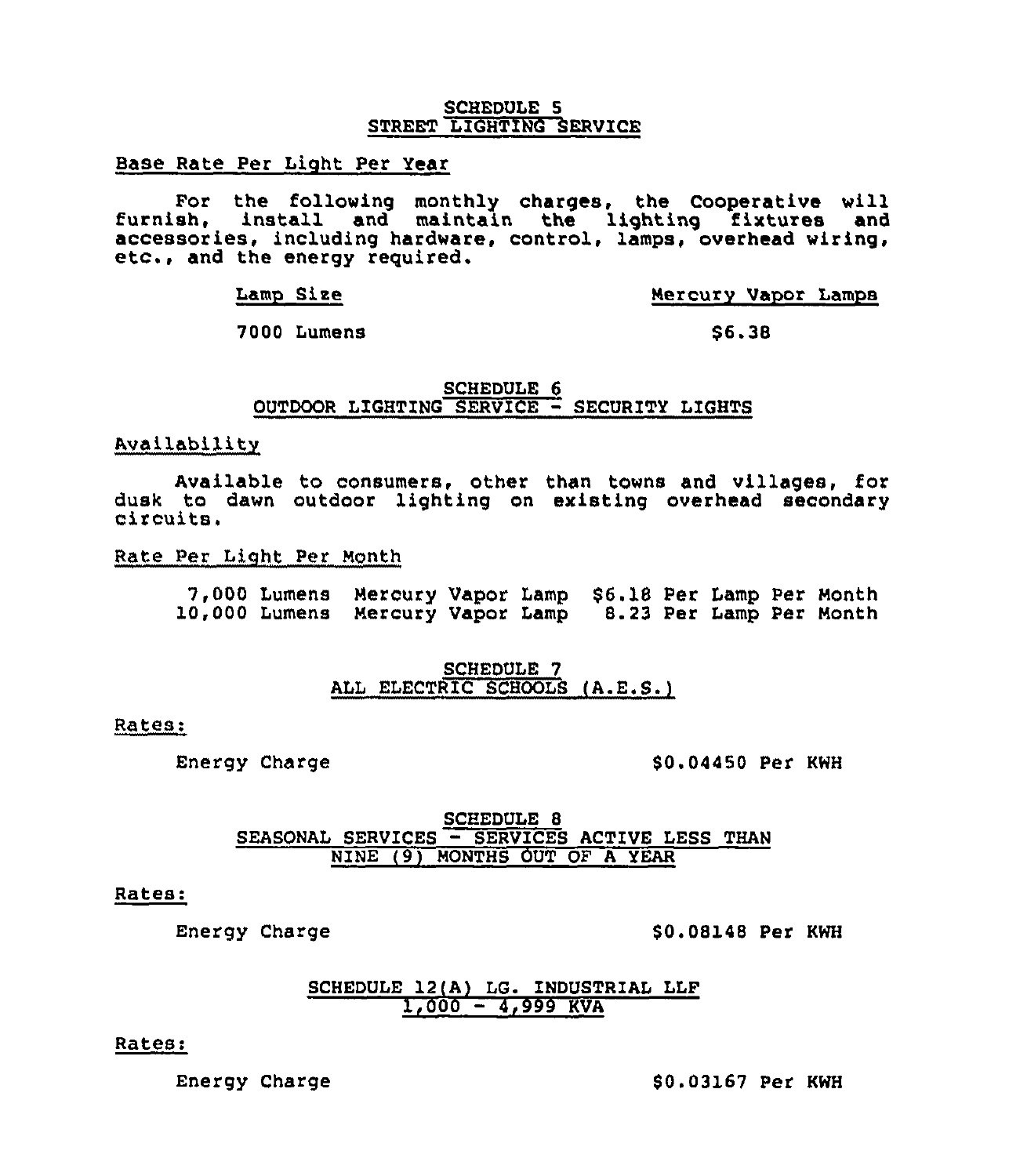SCHEDULE 12(B) LG. INDUSTRIAL LLF <u>5,000 – 9,999 KVA</u>

Rates:

Energy Charge  $$0.02667$  Per KWH

SCHEDULE 12(C) LG. INDUSTRIAL LLF 10,000 AND OVER

Rates:

Energy Charge  $$0.02567$  Per KWH

# SCHEDULE 13(A) LG. INDUSTRIAL HLF <u>1,000 – 4,999 KVA</u>

Rates:

Energy Charge  $$80.03167$  Per KWH

# SCHEDULE 13(B) LG. INDUSTRIAL HLF 5,000 — 9,999 KVA

Rates:

Energy Charge  $$ 0.02667$  Per KWH

SCHEDULE 13(C) LG. INDUSTRIAL HLF 10,000 AND OVER

# Rates:

Energy Charge  $$0.02567$  Per KWH

# SCHEDULE 14(A) LG. INDUSTRIAL HLF 1,000 — 4,999 KVA

# Rates:

Energy Charge  $$ 0.03167$  Per KWH